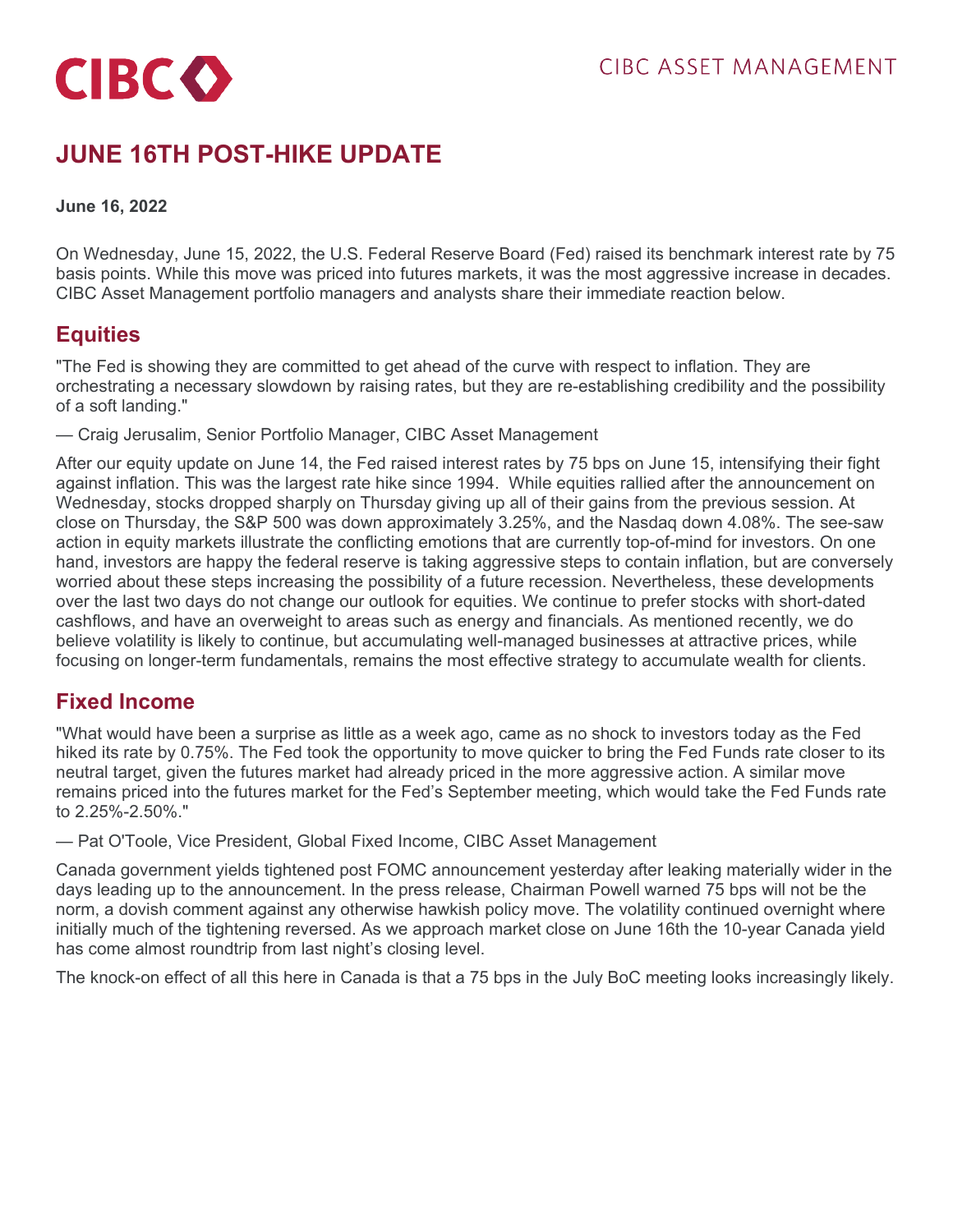# **MARKETS WAIT FOR AGGRESSIVE CENTRAL BANK MOVE**

#### **June 14, 2022**

### **Equities**

Markets continued their sharp YTD sell-off late last week, which continued on Monday after the U.S. CPI reading came in at 8.6%, a year/year increase that was higher than market consensus

- Optimism related to China's reopening quickly stalled after a new Covid-19 outbreak was discovered in Beijing leading to over 200 cases. This added to the negative sentiment seen within equity markets.
- Over the last four days, the S&P 500 Index has lost close to 10%, declines not seen since the pandemic related downturn in 2020.
- YTD (to June 13, 2022) the S&P/TSX Composite Index is down 6.97%, compared to 21.33% for the S&P 500 Index and 30.91% for the NASDAQ Composite Index. The relative strength in the Canadian market is primarily attributable to strong performance in the energy and materials sectors, up 38.82% and 1.94%, respectively. U.S. equity markets are now technically in bear market territory, declining in excess of 20% from record highs earlier this year.
- Broader equity performance has been negatively affected by growing concerns of a Fed-induced recession as rates rise. Yields on U.S. 10-years have risen from 1.51% on December 31, 2021 to 3.36% on June 13, 2022. Inflation continues to gain, contributing to rising expectations of a more significant Fed response.
- Despite the rising rates and market concerns, corporate operating results have remained quite robust and company balance sheets are strong. In addition, to-date consumers have been buoyed by previous savings and the current strong employment environment.
- Volatility is likely to continue. As in past periods of uncertainty, accumulating well-managed businesses at attractive prices, while focusing on longer-term fundamentals, remains the most effective strategy to accumulate wealth for clients.

## **Positioning**

Although many of our portfolios are fundamental bottom-up and do not take into account macroeconomic factors when selecting stocks, we do realize that stocks with long-dated cash flows are impacted by high inflation and interest-rate increases. Throughout the year, we've increased our exposure in a number of our portfolios to companies with near-term cashflows. For example, in many of our portfolios we've been underweight information technology throughout 2022.

- **Canada:** In many of our Canadian portfolios, we've an overweight to energy, financials, etc. These are areas that tend to outperform in higher-rate environments. This is due to their ability to pass-through increases in prices or, in the case of financials, have increased profit margins known as NIMs (Net Interest Margins).
- Our Core Canadian equity portfolios, which are led by the Canadian Equity Research team, remain sector neutral. The team continues to look for companies that are considered mispriced relative to their long-term fundamental stock value.
- **Global Portfolios**: Starting in Q4 2021 and throughout 2022 we've been assessing our conviction levels and valuation estimates on all stocks on our watch-list and within our portfolios. We always operate with a capital-preservation mindset and aim to be more conservative in our approach to valuation and forecasting than the market. Therefore, all of the work we've done ensures the portfolio is constructed with only our highest-conviction names, and ones that have strong upside despite our added layers of conservatism. We